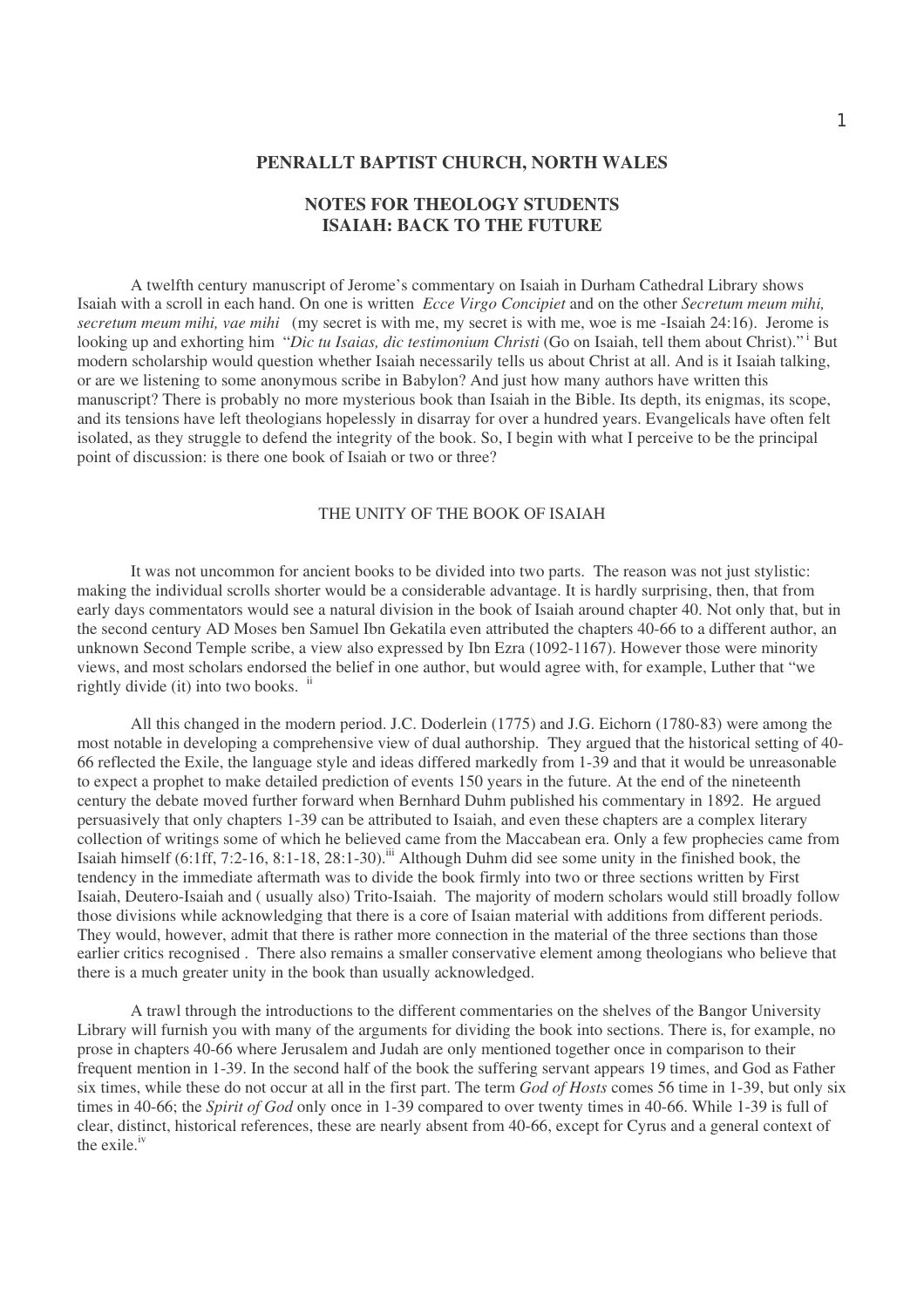Doubtless the book of Isaiah falls naturally into two sections, and there is no question about the large number of different styles, contents and subjects in the prophecies from beginning to end. I have to agree with B. S Childs that "the recognition of the remarkable diversity within the book of Isaiah, the presence of literary seams, and the signs of redactional reworking are not to be gainsaid, but welcomed by anyone seriously concerned with understanding the biblical text." <sup>v</sup> However, we need not reject the essential unity of the book in its canonical form as we do so.

There are reasonable grounds to identify unifying elements in the book. The New Testament frequently quotes from and alludes to all three sections of the book of Isaiah: 50 times from chapters 1-39, 168 from chapters 40-55 and 89 from chapters 56-66.<sup>vi</sup> Jewish and Christian tradition attribute the whole book to Isaiah. There is no evidence whatsoever that either 1-39 or 40-66 ever circulated as independent books. While there is certainly a difference in some of the content between 1-39 and 40-66, that is not unusual for a literary work which is divided into two parts. It is not proof that the two halves had independent origins. We must acknowledge that while there are differences, there are also plenty of similarities of language and concepts. The more I read the book of Isaiah the more I am struck by the links between the two sections.

Von Rad emphasized the impossibility of separating the speech forms from the Sitz im Leben in which the form had originally been located. We must treat each prophet individually and acknowledge that they possess strong regional and historical elements in their work.<sup>vii</sup> Isaiah, of course, is the great spokesman for Zion. Themes such as those in Psalm 46 or 48 are at the heart of his prophecy. If in 40-66 Zion is projected as a theological ideal in some eschatological context, it has its basis in the man who defended its integrity during his years as a prophet. From his bruising and disappointing encounter with Ahaz on the road to the Launderer's field in chapter 7 to the miraculous salvation of Jerusalem in chapter 37 we find Isaiah insisting on God's special interest in the city. Clements argues that the Zion of 40-55 is a fusion of the remnant concept and Zion in 2 Kings 19:31/Isaiah 37:32: "For out of Jerusalem will come a remnant, and out of Mount Zion a band of survivors. The zeal of the Lord Almighty will accomplish this"(NIV).<sup>viii</sup> Many of the great eschatological leaps of 40-66 are also to be found in 1-39.

Alec Motyer points out another important linking element: "The broad theological unity of the Isaianic literature is secured by its almost exclusive claim to the title "The Holy One of Israel". When we consider that such a distinctive insistence on the particular, national God is not in the least suited to a prophecy with such a universalistic message as chapters 40-55 we have to ask, not why but, how a prophet other than Isaiah could have decided to use it."<sup>Ix</sup> While "The Holy One of Israel" is used more frequently in 1-39, the fact that it appears in both sections of the books points to their unity. Motyer concludes that Isaiah is not a near-random collection of texts by editors who did not understand them, but a literary unit which reflects the message they wanted to transmit.

To argue for the literary unity of the book does not oblige us to fix its creation in the eighth century. Clements feels that defending the unity of  $8<sup>th</sup>$  century origins is like the tail wagging the dog, as we would be forced to ignore the most obvious reading of texts which clearly refer to the period of the Babylonian Exile.<sup>x</sup> While I would date the book in the time of the Exile I cannot find any evidence or argument strong enough to convince me that chapters 40-66 were a later bolt-on to 1-39. For example, it is impossible to identify the servant with any figure in 1-39 but far from proving that the servant passages belong originally to an entirely different corpus of documents, their inclusion in the second half of the book points to some future fulfillment. Israel, the historical people from Isaiah to the exile is a flawed, failing servant, so some new servant who hears and obeys the word of God must appear. The suffering servant has to wait until Israel has been exposed and judged before he can appear as the true servant. He could not have made an entrance in chapters 1-39. The two sections of the book quite deliberately take different subject matter and milieu, but that does not destroy its essential unity.

# THE AUTHOR OF THE BOOK OF ISAIAH

I have deliberately dealt with the unity of the book first, because once that is established we can better decide who wrote it. It will be clear from the above that I cannot bring myself to believe in a First, a Deutero and Trito-Isaiah, although its formation may well have been more complicated than that. I do not believe that Isaiah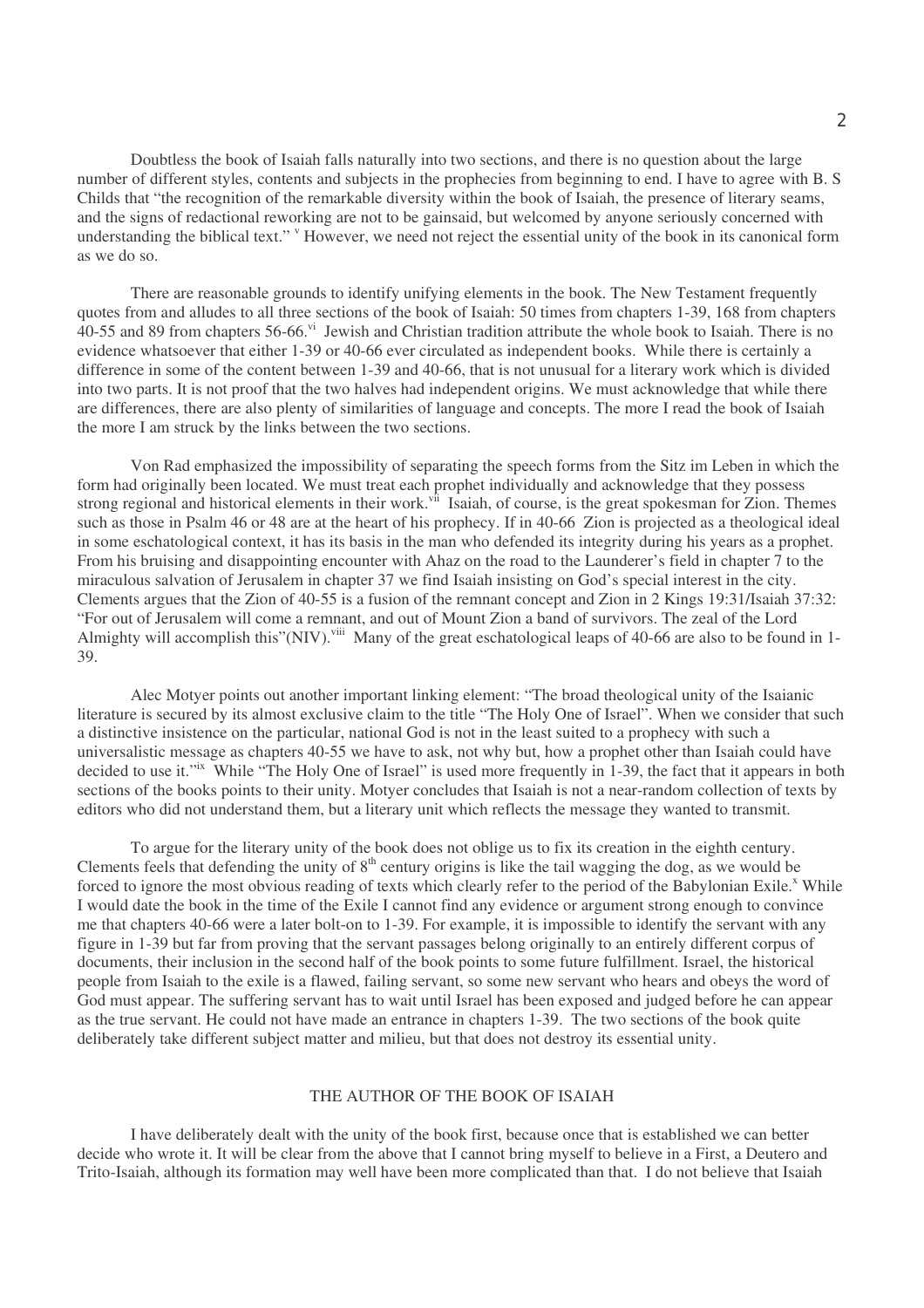was responsible for the final canonical shape of the book. Clement maintains that to believe in the non-Isaian authorship "appears to challenge the widely accepted assumption of evangelical scholarship that the biblical ascriptions of authorship reflect directly upon the understanding of its authority." Like Clements I am unsympathetic to this view, for we must allow our doctrinal affirmation of the inspiration of scripture to include the editors who wrote the books in their canonical form. We do this all the time with the Gospel accounts of what Jesus said. Although he spoke in Aramaic, we have a literary version of those discourses and dialogues in Koine Greek. It is this version of his words which is authoritative to us, not the original Aramaic words which were not recorded except in translation. As evangelicals we need to focus our claims of authority on the biblical text as we receive it, not as it was originally delivered. So, it is Isaiah's words as they are presented in the Book of Isaiah that become our primary interest as authoritative Scripture. We cannot know for sure how many of his original words we possess. This does not mean that the original words were not also inspired, but we do not have direct access to them.

Exactly how Isaiah's words have been filtered down to us is not clear because we are unable to compare them to his original work. He appears in the book as an historical character, in the third person. There is a little bit of first person text in 1-39 (his vision being the obvious example) and perhaps another in Isaiah 48:16: "Come near me and listen to this: 'From the first announcement I have not spoken in secret; at the time it happens, I am there. And now the Sovereign Lord has sent me, with his Spirit." (NIV)<sup>xii</sup> Although chapters 40-66 are usually assumed to be written from Babylon there is surprisingly little direct reference to that city. It is cited just four times: as a place of captivity (43:14), as a city doomed to fall (47:1), as a locus of divine punitive action (48:14), and as a point of departure of the returnees (48:20). And Cyrus is named as its conqueror in 44:28 and 45:1.<sup>xiii</sup> As Whybray states: "When we search for evidence of the prophet's residence in Babylon, we are surprised how hard it is to find any that is convincing."<sup>xiv</sup> The exiled Jews would have found new meaning in Isaiah's original prophecies, even if he had not addressed a Babylonian exile as such. A redaction would have taken place which accommodated them to the new reality. xv

I find unconvincing the frequently cited theory that the book of Isaiah was assembled by a school of his disciples. There is not the remotest trace of evidence for such a school, and it is hard to believe that a school of his disciples would continue for 150 years. There was a school of theologians who assembled the canonical books in their final form, but I do not believe they were specifically disciples of Isaiah, although they owed him a huge debt and respect. Clements, commenting on Herman Barth, states, "Isaiah's messages had been primarily responsible for providing a religious interpretation of Judah's situation during the Assyrian assaults upon the Judah and Israel in the years from 735 to 701BC, his sayings would also offer a key to when the time of Assyrian domination would end."<sup>xvi</sup> This is true enough, and his prophecies would have been an even greater consolation at the time of the exile. In whatever form they were handed down through the generations,<sup>xvii</sup> they were given new depth and vision by the tragedy of 587 BC and it is after this date that we must set its final redaction.

One argument put forward by the most conservative scholars runs along the lines that if Isaiah did not pen chapters 40-66 then they must have been written by a theological genius. How could such a man remain anonymous? "If this unknown individual had actually been all that was claimed for him by Duhm and others, and is to be regarded as one of the greatest, if not the most notable of the Hebrew prophets, it would indeed be most surprising if every trace of this eminent and talented man had been so completely erased from Hebrew tradition that not even his name had managed to survive"<sup>xviii</sup> It is impossible to refute this argument, but arguments from silence are never satisfactory.

To summarize my position: I believe that a large section of the prophecies of the book of Isaiah stem from Isaiah himself, but have been adapted and reinterpreted down the years until, under inspiration of the Spirit of God, they were embedded in the book which now forms part of our canon.<sup>xix</sup> While I agree with Clements when he states that "alongside the literary currents that gave rise to the prophetic books, there took place a larger work of forming a prophetic corpus of writing that now constitutes the neb'im – the second (Hebrew) part of the OT canon," I believe that this book was written consciously as canonical Scripture.<sup>xx</sup> Those who formed the canon did not find this book ready-made and include it. It was purposely written for our enlightenment and encouragement.<sup>xxi</sup> So then, what does the canonical shape of the book tell us?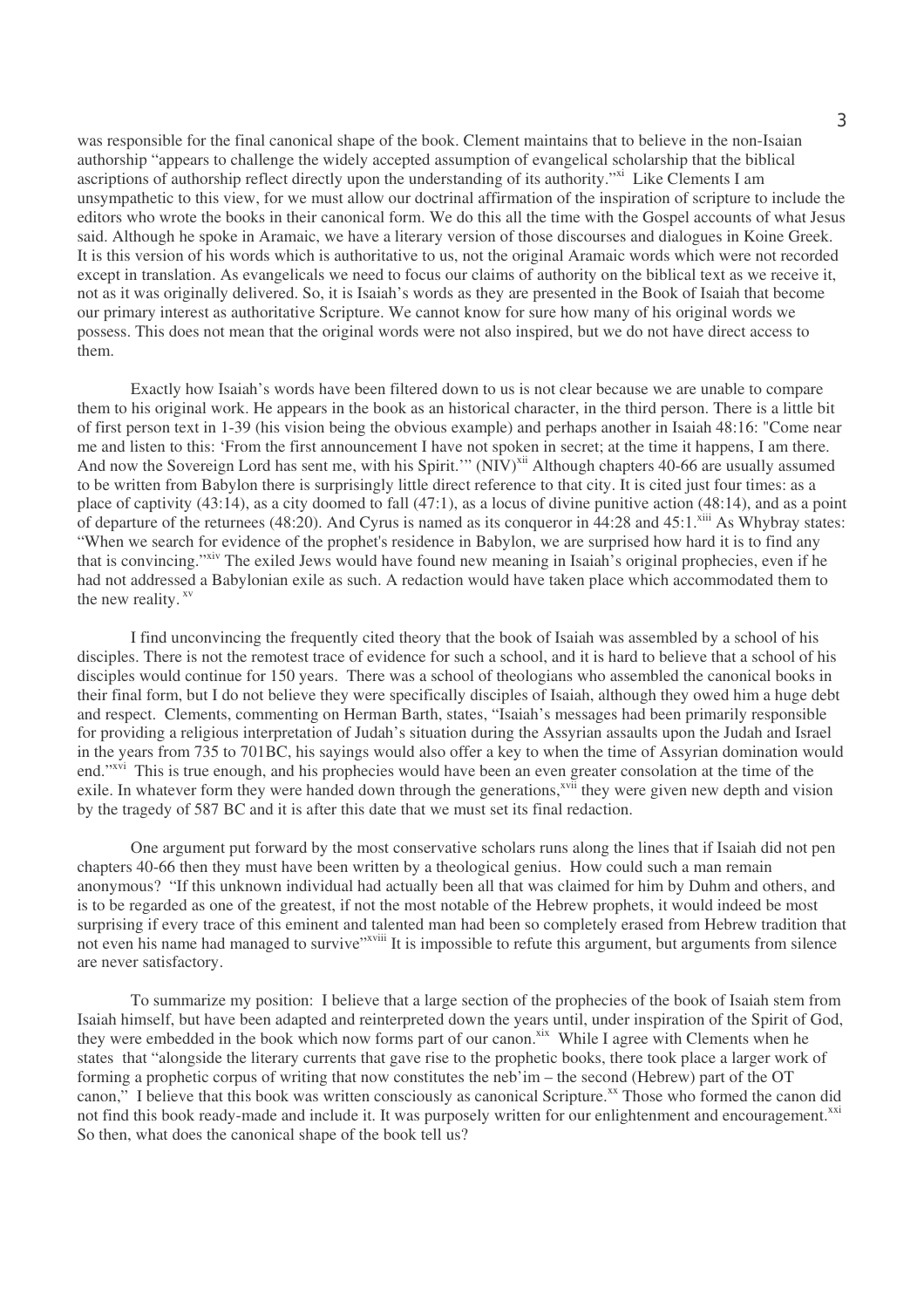#### THE CANONICAL PURPOSE OF THE BOOK OF ISAIAH

It is not theologically naive to insist on beginning with the final, complete text rather than to dismantle it, trying to find its sources. Clements argues "We must first ask questions as to the type of literature that it is and the purposes that is was intended to fulfill. We may go on to ask whether it should be regarded as shaped to fulfill such intentions from the outset, or whether it has simply been adapted to do so."<sup>xxii</sup> So let us look at the shape of the book.

The contrast between the first and second sections is dramatic. Chapters 1-35 are rooted in the history of Jerusalem in Isaiah's troubled times. Hezekiah, for all he was a godly man, saw his nation ransacked by Sennacherib, the treasures of the temple handed over in tribute and then Jerusalem saved at the very last minute by divine intervention. Throughout this section of the book, however, there are eschatological passages hinting at some future when Zion will draw the nations in holiness and homage to Yahweh. We would expect a similar historical footing to buttress the Babylonian section. But it does not happen. Instead, after an historical bridging section ( chapters 36-39 ), there are almost no historical references in 40-66. The question left hanging in the air is 'If God delivered Jerusalem in 701 why not in 587?' The effect, as Childs notes, is that the prophecies have been set free. Even though Isaiah is addressing an exilic or post-exilic future, the message has become eschatological: a "continuing message of God's plan for his people in all ages."<sup>xxiii</sup> The return of the exiles is not going to usher in the age of God's kingdom. The book of Isaiah performs its characteristic leap from the now to the "not yet" of unrealized eschatology. It is a theological environment in which the New Testament also has its existence. The material of chapters 1-35, no less than 40-66, has been adapted and reinterpreted to suit the overall purpose of the book. The first chapters drive home the transient power of the nations, and establishes Zion as the focus of present and future divine activity. But the final purpose of God is broader. The canonical authors appreciated that the exile and the return from Babylon only pointed weakly to something far more glorious. Motyer highlights three messianic portraits which stand out in the book: The King (9:6,7; 11:1), The Servant (38-55) and The Anointed Conqueror (56-66). They stand in time and space, and beyond. In fact they are the same person, endowed with word and Spirit, righteousness at the heart of his character and his work bringing the promises to David to a climax, embracing Israel and the gentile world. All are human and yet enshrine divine attributes.<sup>xxiv</sup> The troubled history of Jerusalem proves to be the springboard for something inestimably glorious. A distinct case of "Back to the Future".

#### ISAIAH IN THE PULPIT

So how do I expound this book to the church? You may well be accusing me of double standards at this point. Having fought tooth and nail to preserve the unity of the book, I have chosen to limit myself only to chapters 40-55. To some extent I plead guilty as charged, but with the mitigating circumstances that the book is simply too long to preach through in one series. Some selection is required and I take the choice to concentrate on the eschatological vision of this section of the book. It is firmly supported by chapters 1-39, but they shall have to be taken as read.

I am able to be selective without disrespecting the integrity of the book because its canonical shape demands that we seek its fulfillment, not in the post-exilic community but in the messianic King, the Suffering Servant, the Anointed Conqueror. Contrast this with the post-modern commentaries which assert that there is no correct interpretation of an Old Testament text. Whatever you read into it is valid for you. I selected pretty much at random a section from Bruggemann's commentary on Isaiah 52:14-15, "Just as there were many who were appalled at him-- his appearance was so disfigured beyond that of any man and his form marred beyond human likeness-- so will he sprinkle many nations, and kings will shut their mouths because of him. For what they were not told, they will see, and what they have not heard, they will understand.(NIV)". He says "although is clear that this poetry it does not in any first instance have Jesus on its horizon, it is equally clear that the church, from the outset, has found this poetry a poignant ... way to consider Jesus." I heartily refute this affirmation. The scriptures claim to be inspired and authoritative and that demands our obedience to its message. If the canonical authors chose to guide our line of vision away from the exile to the messianic kingdom, then we have no right to look anywhere else but to Christ. Bring it on, then Isaiah. Tell us about Christ!

> Peter James Cousins Bangor, May 2009